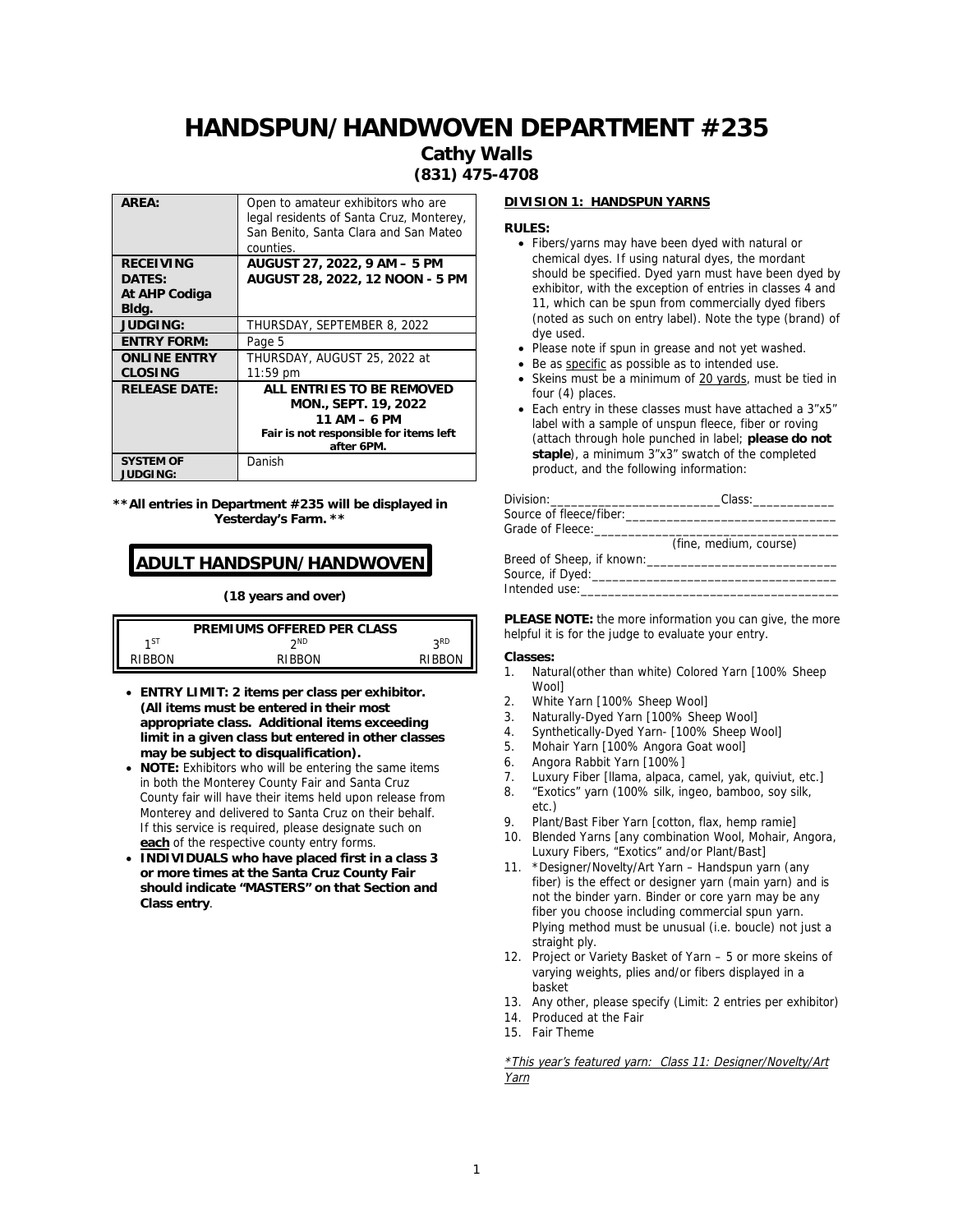**Cathy Walls**

**(831) 475-4708**

#### **DIVISION 2: CRAFTED WITH HANDSPUN**

**RULES:**

- Entries in these classes must use HANDSPUN yarns, which must meet the criteria of HANDSPUN Yarns classes.
- For handwoven entries, yarn other than handspun may be used as non-visible warp only. Visible warp/weft must be 100% handspun. For rugs, commercial warp threads may be used, providing they are only visible as fringe or bound warp finish.
- Class 12 –Items eligible include any currently eligible in the "Crafted" category. All items would compromise a single class. All items entered in this class would be judged using the scorecard appropriate for that item. Teams eligible to enter would include those in which both members live in the geographical area currently eligible to enter Santa Cruz County Fair; using whatever eligible fiber they wanted.
- Each entry in these classes must have attached a 3"x5" label with a sample of unspun fleece, fiber or roving and finished yarn (attach through hole punched in label; **please do not staple)**
- Division: Class:

| Source of fleece/fiber:<br>Grade of Fleece: |                        |  |
|---------------------------------------------|------------------------|--|
|                                             | (fine, medium, course) |  |
| Breed of Sheep, if known:                   |                        |  |
| Source, if Dyed:                            | Plies:                 |  |

Intended

Use:\_\_\_\_\_\_\_\_\_\_\_\_\_\_\_\_\_\_\_\_\_\_\_\_\_\_\_\_\_\_\_\_\_\_\_\_\_\_\_\_\_

Please note: the more information you can give, the more helpful it is for the judge to evaluate your entry.

**Classes:**

- 1. Accessory hat, socks, mittens/gloves (other than natural fibers permitted to reinforce heels and toes of socks (i.e. dental floss, fish line, etc.)
- 2. Article of clothing handwoven
- 3. Article of clothing knitted, crocheted
- 4. Shawl / Scarf/Cowl/Neckwear
- 5. Item for the home
- 6. Afghan/Blanket
- 7. Rug
- 8. Tapestry
- 9. Toy
- 10. Any other, please specify (Limit: 2 entries per exhibitor)
- 11. Fair Theme
- 12. Spinner-Maker A class open to a team of two. One member is the spinner who spun the yarn; the second is the maker, the person who used the yarn to make the finished item (List both team members on entry form).

**\***This year's featured item in "CRAFTED": Class 4: Scarf/Cowl

#### **SPECIAL AWARD "DOROTHY MILLER MEMORIAL AWARD FOR PURSUIT OF EXCELLENCE IN SPINNING"**

#### **DIVISION 3: FELTING**

**RULES:**

- Entries in this section may use a variety of fibers that may be combined with commercially spun yarns and/or commercially woven base fabrics.
- Each entry in these classes must have attached a 3"X5" label with a sample of unspun fleece, fiber or roving (attach through hole punch in label; **Please do not staple**) and the following information:

Division:\_\_\_\_\_\_\_\_\_\_\_\_\_\_\_\_ Class:\_\_\_\_\_\_\_\_\_\_\_\_\_\_\_\_\_\_\_\_ Source of fleece/fibers: Grade of fleece:

(fine, medium, course)

Breed of Sheep, if known:\_\_\_ Source of Dye:\_

Intended

Use:\_\_\_\_\_\_\_\_\_\_\_\_\_\_\_\_\_\_\_\_\_\_\_\_\_\_\_\_\_\_\_\_\_\_\_\_\_\_\_\_\_

**PLEASE NOTE:** the more information you give, the more helpful it is for the judge to evaluate your entry.

**Classes:**

- 1. Wet felting [unspun fibers, knitted/crocheted, woven fabric]
- 2. Needle felting
- 3. Laminated Nuno" felting
- 4. Silk fusion
- 5. Fair Theme

#### **DIVISION 4: CONTROL WEAVING WITH LOOM**

#### **RULES:**

- Entries in these classes may use commercial yarn in all or any portion of the work.
- Class 13 Items eligible include any currently eligible in the "Control Weaving…" category. All items would compromise a single class. All items entered in this class would be judged using the scorecard appropriate for that item. Teams eligible to enter would include those in which both members live in the geographical area currently eligible to enter Santa Cruz County Fair, using whatever eligible materials they wanted.
- Each entry in these classes must have attached a 3"x 5" label including a small sample of the yarns used (tied through a hole punched in the label; **please do not staple**) as well as the following information:<br>Division: Class:

| Division: the contract of the contract of the contract of the contract of the contract of the contract of the contract of the contract of the contract of the contract of the contract of the contract of the contract of the  | Class: |                                                                                                                                                                                                                                |
|--------------------------------------------------------------------------------------------------------------------------------------------------------------------------------------------------------------------------------|--------|--------------------------------------------------------------------------------------------------------------------------------------------------------------------------------------------------------------------------------|
| Fiber: The contract of the contract of the contract of the contract of the contract of the contract of the contract of the contract of the contract of the contract of the contract of the contract of the contract of the con |        |                                                                                                                                                                                                                                |
| Technique:                                                                                                                                                                                                                     |        |                                                                                                                                                                                                                                |
| Sett:                                                                                                                                                                                                                          |        | Harness: The Committee of the Committee of the Committee of the Committee of the Committee of the Committee of the Committee of the Committee of the Committee of the Committee of the Committee of the Committee of the Commi |
| Intended Use:                                                                                                                                                                                                                  |        |                                                                                                                                                                                                                                |

**PLEASE NOTE:** the more information you can give, the more helpful it is for the judge to evaluate your entry.

**Classes:**

- 1. Wearing apparel
- 2. Shawl / scarf
- 3. Afghan/Blanket
- 4. Item for the home
- 5. Rug
- 6. "For the Table"
- 7. Dishtowel
- 8. Bag or other accessory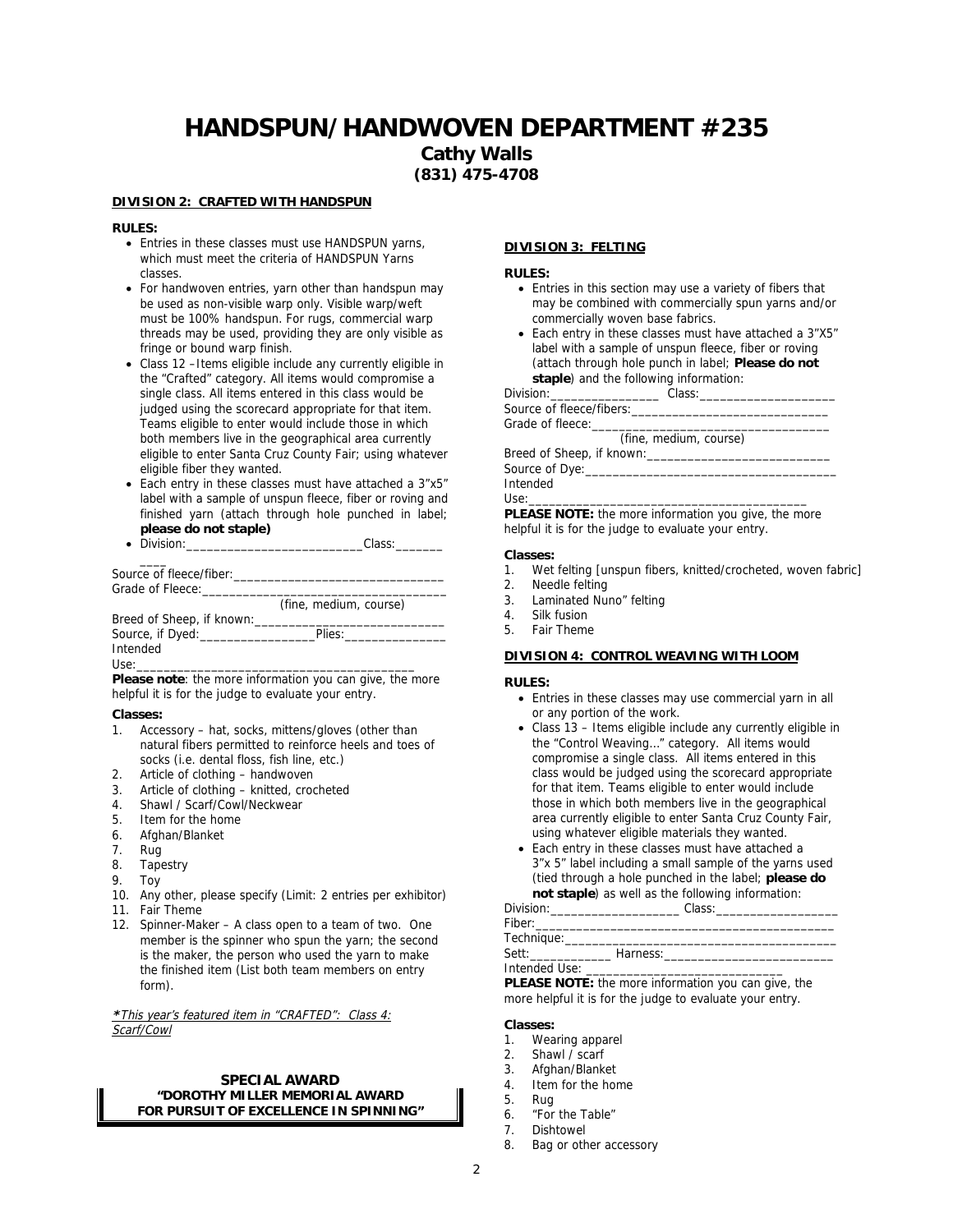**Cathy Walls (831) 475-4708**

9. Wall hanging/Tapestry

10. Toy

(Continued)

- 11. Any other, please specify (limit: 2 entries per exhibitor)
- 12. Fair Theme
- 13. Weaver-Maker A class open to a team of two. One member is the weaver who weaves the fabric; the second is the maker, the person who used the fabric to make a finished item (List both team members on entry form).

#### **DIVISION 5: OFF – LOOM WEAVING**

Coiling, Finger Weaving, Twining, Wrapping

**RULES:**

- Entries in these classes may use commercial yarn in all or any portion of the work.
- Each entry in these classes must have attached a 3"x5" label including a small sample of the yarn (tied through hole punched in label; **do not staple**) as well as the following information:

| Division:     | Class:   |  |
|---------------|----------|--|
| Fiber:        |          |  |
| Technique:    |          |  |
| Sett:         | Harness: |  |
| Intended use: |          |  |

**PLEASE NOTE:** the more information you can give, the more helpful it is for the judge to evaluate your entry

**Classes:**

- 1. Wearing apparel
- 2. Shawl / scarf
- 3. Item for the home
- 4. Rug
- 5. "For the Table"
- 6. Wall hanging / Tapestry
- 7. Basket
- 8. Bag or other accessory
- 9. Any other, please specify
- 10. Fair Theme

**SPECIAL AWARD "CARRIE JACOBSON-MAY MEMORIAL AWARD FOR PURSUIT OF EXCELLENCE IN WEAVING"**

#### **DIVISION 6: SURFACE DESIGN**

[Description: technique that manipulates or changes the surface of a fabric using traditional techniques which can include: painting, dyeing, printing/stamping, stenciling, applying resists, stitching, embellishing (e.g. adding beads), collaging, weaving, paper work, embroidery, etc.]

**RULES:**

- Entries in this division may use a variety of fibers that may be combined with commercially or handspun spun yarns and/or commercially or hand woven base fabrics.
- Each entry in these classes must have attached a 3"X5" label with a sample of fabric, fiber or roving used (attach through hole punch in label; **Please do not staple**) and the following information:

| Fabric/fleece/fibers:_________ |                                       |  |
|--------------------------------|---------------------------------------|--|
|                                |                                       |  |
|                                | Dye type or pigment source (if used): |  |
|                                |                                       |  |
|                                |                                       |  |
| Intended                       |                                       |  |
| use:                           |                                       |  |

**PLEASE NOTE:** the more information you give, the more helpful it is for the judge to evaluate your entry.

**Classes:**

- 1. Resist techniques shibori, ikat, tie-dye, batik
- 2. Contact dyeing/EcoPrint botanicals and other pigmented items are placed in direct contact with the fabric leaving a pigment image on the cloth.
- 3. Block printing/Stamping/Stenciling
- 4. Painted warp
- 5. Handcrafted paper
- 6. Dimensional sculpture (2D, 3D) including stitching and embellishment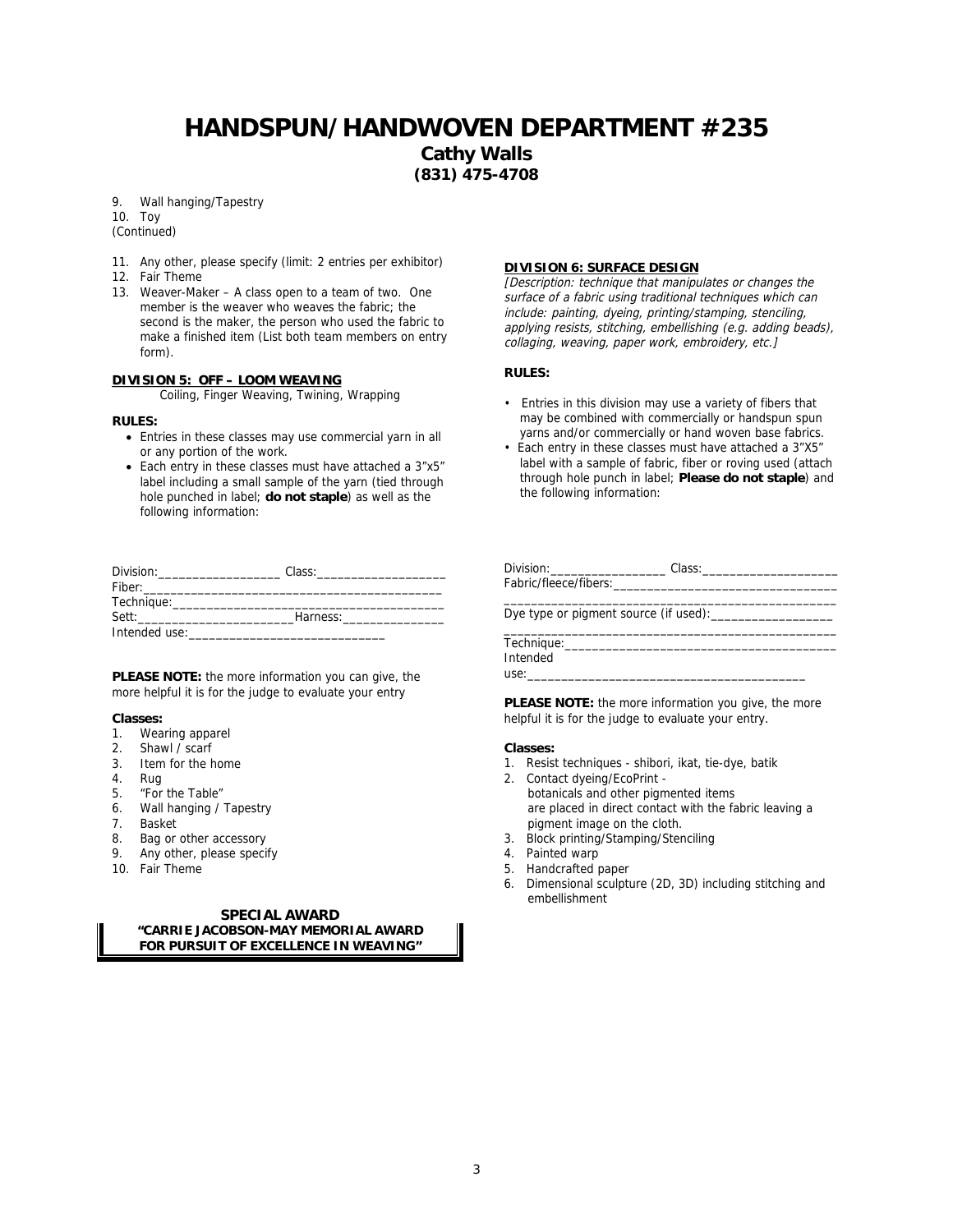**Cathy Walls (831) 475-4708**

## **YOUTH HANDSPUN / HANDWOVEN**

All Youth entries in Dept. #235 will be displayed in Yesterday's Farm.

|        | PREMIUMS OFFERED PER CLASS |                 |
|--------|----------------------------|-----------------|
| 1ST    | ንND                        | o <sub>RD</sub> |
| RIRRON | RIBRON                     | RIBBON          |

 **ENTRY LIMIT**: 2 items per class per exhibitor. (All items must be entered in their most appropriate class. Additional items exceeding limit in a given class but entered in other classes may be subject to disqualification.)

 **NOTE:** Exhibitors who will be entering the same items in both the Monterey Co. Fair and Santa Cruz Co. Fair may have their items held upon release from Monterey and delivered to receiving at Santa Cruz on their behalf. If this service is desired, please designate such on **each** of the respective county entry forms.

#### **RULES:**

- Fibers used for these yarns must be wool, mohair, angora, llama/alpaca or a plant/baste fiber, or a combination of these fibers.
- Fibers/yarns may have been dyed with natural or chemical dyes. If using natural dyes, the mordant should be specified. Note the type (brand) of dye used.
- Please note if spun in grease and not yet washed.
- Be as specific as possible as to intended use.

 **For handspun and felted entries:** Skeins must be a minimum of 20 yards and must be tied in four (4) places (NOTE: not required for felted item) and have attached a 3"x5" label with a sample of unspun fleece, fiber or roving (attach through hole punched in label; **please do not staple**) and the following information:

| Grade of Fleece: The contract of the contract of the contract of the contract of the contract of the contract of the contract of the contract of the contract of the contract of the contract of the contract of the contract |  |
|-------------------------------------------------------------------------------------------------------------------------------------------------------------------------------------------------------------------------------|--|
| (fine, medium, course)                                                                                                                                                                                                        |  |
| Breed of Sheep, if known:                                                                                                                                                                                                     |  |
|                                                                                                                                                                                                                               |  |
| Intended use: The control of the control of the control of the control of the control of the control of the co                                                                                                                |  |

#### **For hand-woven entries:**

| Each entry in these classes must have attached a 3"x5" label |                                                            |  |  |  |
|--------------------------------------------------------------|------------------------------------------------------------|--|--|--|
| including a small sample of the yarn (Minimum one yard)      |                                                            |  |  |  |
|                                                              | (tied through hole punched in label; please do not staple) |  |  |  |
| as well as the following information:                        |                                                            |  |  |  |
|                                                              |                                                            |  |  |  |
|                                                              |                                                            |  |  |  |
|                                                              |                                                            |  |  |  |
| Sett: Harness:                                               |                                                            |  |  |  |
| Intended use:                                                |                                                            |  |  |  |

**Please note:** the more information you can give, the more helpful it is for the judge to evaluate your entry.

#### **DIVISION 7: UP THROUGH 11 YEARS**

#### **DIVISION 8: 12 THROUGH 17 YEARS**

**Classes:**

- 1. Handspun Wool Yarn undyed [100% Sheep Wool]
- 2. Handspun Wool Yarn dyed [100% Sheep Wool]
- 3. Handspun Yarn undyed; any fiber or blend other than wool
- 4. Handspun Yarn dyed; any fiber or blend other than wool
- 5. Basket of Yarn 5 or more skeins of handspun yarn displayed in basket
- 6. Knitted or crocheted item made with **handspun** yarn
- 7. Handwoven article made with **handspun** yarn
- 8. Handwoven article made with commercial yarn
- 9. Handmade felt
- 10. Group project woven item made by two or more students in a class setting
- 11. Any other, please specify (1 entry per exhibitor)
- 12. Fair Theme

**SPECIAL AWARD "CAROL FONTANA MEMORIAL AWARD FOR OUTSTANDING YOUTH HANDWOVEN/HANDSPUN ENTRY**"

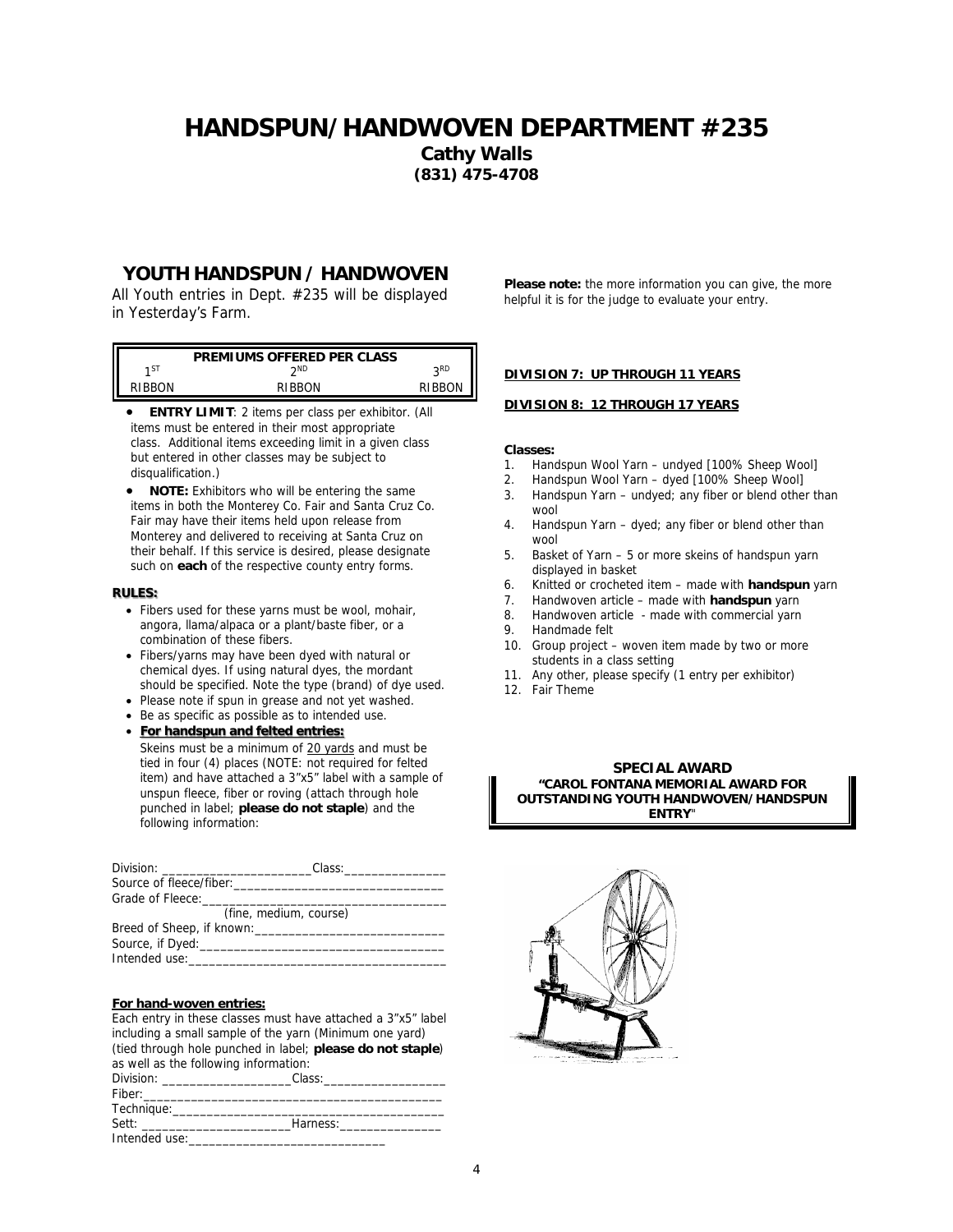## **Santa Cruz County Fair Handspun/Handwoven Entry Form – Department #235** \*\*PLEASE BRING COMPLETED ENTRY FORM ON DAY YOU DROP OFF ITEMS 8/27 & 8/28/2022 at AHP. (Codiga Museum bldg.) On the right side as you come up the main Fairgrounds entrance.

<span id="page-4-0"></span>

| <b>Printed Name of Exhibitor First:</b>  |                               | Last: |               |  |
|------------------------------------------|-------------------------------|-------|---------------|--|
| Street or Box #                          |                               |       |               |  |
| City, State, Zip                         |                               |       | <b>County</b> |  |
| <b>Phones: Daytime</b>                   | <b>Evening</b>                |       | <b>Cell</b>   |  |
| <b>Email</b>                             |                               |       |               |  |
| Age as of Sept. 14, 2022<br>(Youth Only) | Date of Birth<br>(Youth Only) |       |               |  |

| Dept | <b>Division</b> | <b>Class</b> | <b>Description of Entry</b> | Is this<br>entry<br>entered in<br>Monterey<br>County<br>Fair? |
|------|-----------------|--------------|-----------------------------|---------------------------------------------------------------|
| 235  |                 |              |                             | $\Box$                                                        |
| 235  |                 |              |                             | $\Box$                                                        |
| 235  |                 |              |                             | $\Box$                                                        |
| 235  |                 |              |                             | $\Box$                                                        |
| 235  |                 |              |                             | $\Box$                                                        |
| 235  |                 |              |                             | $\Box$                                                        |
| 235  |                 |              |                             | $\Box$                                                        |
| 235  |                 |              |                             | $\Box$                                                        |
| 235  |                 |              |                             | $\Box$                                                        |
| 235  |                 |              |                             | $\Box$                                                        |

This form may be photocopied

#### **Hold Harmless/Read and Sign**

Upon signature and submittal of Entry Form, exhibitors and their agents, parents and leaders acknowledge that: a. they understand the State Rules for California Fairs and the local rules as printed in the Fair Entry Guide; b. They agree to abide by them; c. They certify that all information on the form is true and correct. They agree to comply with the fair's decision regarding any violation of the rules.

The fair management shall not be responsible for accidents or losses that occur to any of the exhibitors or exhibits at the fair. The exhibitor (or parent or guardian of a minor) is responsible for any injury or damage resulting from the exhibitor's participation in the program or event. This includes any injury to others or to the exhibitor or to the exhibitor's property.

I certify that this entry is the project of the exhibitor and these entries comply with the rules and regulations published in the official premium list.

| <b>Exhibitor's Signature</b>     | <b>Date</b> |  |
|----------------------------------|-------------|--|
| Parent's Signature (if under 18) | Date        |  |